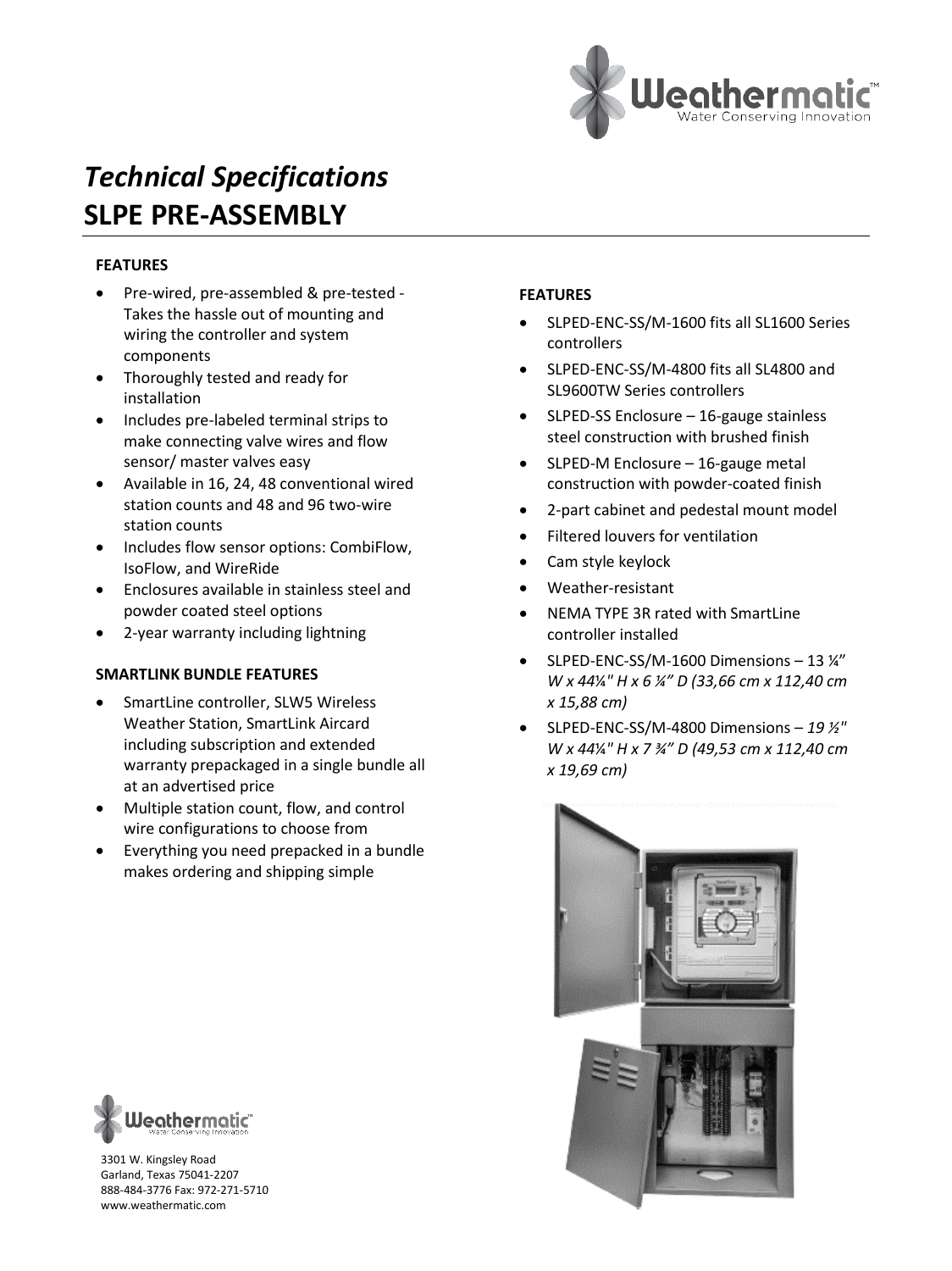



6

|              | Choose your bundle.      |                                                        |
|--------------|--------------------------|--------------------------------------------------------|
| Code         | Model                    | Description                                            |
| 16           | SL1616-1YR-RUNDLE        | SL1616 1 Year Rundle with 16<br><b>Zones</b>           |
| 24           | SI 4824-TYR-RUNDLE       | SI 4824 1 Year Rundle with 24<br>Zones                 |
| 48           | SL4848-TYR-RUNDLE        | SL4848 1 Year Rundle with 48<br>Zones                  |
| 16F          | SL1616-1YR-BUNDLE-FLOW   | SL1616 1 Year Bundle with Flow<br>with 16 Zones        |
| 24F          | SL4824-TYR-BUNDLE-FLOW   | SL4824 1 Year Bundle with<br>Flow with 24 Zones        |
| 48F          | SL4848-TYR-BUNDLE-FLOW   | SL4848 1 Year Bundle with<br>Flow with 48 Zones        |
| <b>ARTW</b>  | SL9648TW-IYR-BUNDLE      | SL9648 1-Year Bundle with 48<br>2-Wire Zones           |
| 96TW         | SL9696TW-IYR-BUNDLE      | SL9696 1-Year Bundle with 86<br>2-Wire Zones           |
| <b>ARTWF</b> | SL9648TW-IYR-BUNDLE-FLOW | SL9648 1-Year Bundle with 48<br>2-Wire Zones with Flow |
| <b>96TWF</b> | SL9696TW-IYR-BUNDLE-FLOW | SL9696 1-Year Bundle with 86<br>2-Wire Zones with Flow |
|              |                          |                                                        |

| 2            |                   | Select your pedestal or enclosure.                        |
|--------------|-------------------|-----------------------------------------------------------|
| Code         | Model             | Description                                               |
| <b>E48SS</b> | SLPED-ENC-SS-4800 | <b>Stainlass Steel Pedestal</b><br>Enclosure for SL4800   |
| <b>E48M</b>  | SLPED-ENC-M4800   | Matal Padastal Enclosura for<br>SL4800                    |
| <b>E16SS</b> | SLPED-ENC-SS-1600 | <b>Stainlass Steel Pedestal</b><br>Enclosure for SL1600   |
| <b>E16M</b>  | SLPED-ENC-M-1600  | Matal Padastal Enclosura for<br>SL1600                    |
| <b>W48SS</b> | SLWM-SS-4800      | <b>Stainless Steel Wall Mount</b><br>Enclosure for SL4800 |
| W48M         | SI WM-M-4800      | Matal Wall Mount Enclosure for<br>SI 4800                 |
| W16SS        | SLWM-SS-1600      | Stainless Steel Wall Mount<br>Enclosure for SL1600        |
| W16M         | SLWM-M-1600       | Metal Wall Mount Enclosure<br>for SL1600                  |

|       |             | <b>Add CombiFlow.</b> |     |    |             |     |
|-------|-------------|-----------------------|-----|----|-------------|-----|
| Code  |             | Model                 |     |    | Description |     |
| Ω     | <b>NONE</b> |                       |     |    |             |     |
| ----- |             | .                     | $-$ | __ |             | . . |

| XC* | SLF-COMBIFLOW-100 | Combiner for 2 sensors / 1<br>controller |  |
|-----|-------------------|------------------------------------------|--|
|     |                   |                                          |  |

\* X = quantity (add one additional CombiFlow unit per additional flow sensor)



3301 W. Kingsley Road Garland, Texas 75041-2207 888-484-3776 Fax: 972-271-5710 www.weathermatic.com

| <b>Add ISOFlow.</b><br>4 |                 |                                                        |  |  |
|--------------------------|-----------------|--------------------------------------------------------|--|--|
| Code                     | Model           | Description                                            |  |  |
| Ω                        | <b>NONE</b>     |                                                        |  |  |
| 300                      | SLF-ISOFLOW-300 | Circuit isolator for 1 sensor / 2<br>controllers       |  |  |
| 306                      | SLF-ISOFLOW-306 | Circuit isolator for 1 sensor /<br>up to 6 controllers |  |  |

5 Add WireRide. Code Model Description  $\circ$ **NONE** W SLF-WIRERIDE Sensor communication on existing wire WH SLF-WIRERIDE-HYD **Hydrometer Communication**<br>on Existing Wire

| <b>Choose an anten</b> |
|------------------------|
|                        |

| Code | Model                | Description                                             |
|------|----------------------|---------------------------------------------------------|
| Ο    | SI-ANT               | SmartLink Aircard Standard<br>Antonna                   |
| R    | SL-RLADE-ANTENNA     | 3dBi gain antenna with 3 foot<br>cable and ground plane |
| HG   | SL-HIGHGAIN-ANT-WR-3 | Halfwaye celular dual band<br>antenna                   |

na.

|      | <u>Extend</u> your subscription. |                                      |  |  |  |
|------|----------------------------------|--------------------------------------|--|--|--|
| Code | Model                            | <b>Extend Subscription</b><br>Years* |  |  |  |
| 1    | SLPLANIW                         | 1 Year (No Flow)                     |  |  |  |
| 3    | <b>SLPLAN3W</b>                  | 3 Years (No Flow)                    |  |  |  |
| 5    | <b>SLPLAN5W</b>                  | 5 Years (No Flow)                    |  |  |  |
| 10   | <b>SLPLAN10W</b>                 | 10 Years (No Flow)                   |  |  |  |
|      |                                  |                                      |  |  |  |
| 1F   | SLPLANIFW                        | 1 Year (Flow)                        |  |  |  |
| 3F   | SLPLAN3FW                        | 3 Years (Flow)                       |  |  |  |
| 5F   | <b>SLPLAN5FW</b>                 | 5 Years (Flow)                       |  |  |  |
| 10F  | SLPLAN10FW                       | 10 Years (Flow)                      |  |  |  |
|      |                                  |                                      |  |  |  |

\* First Year Subscription Already Included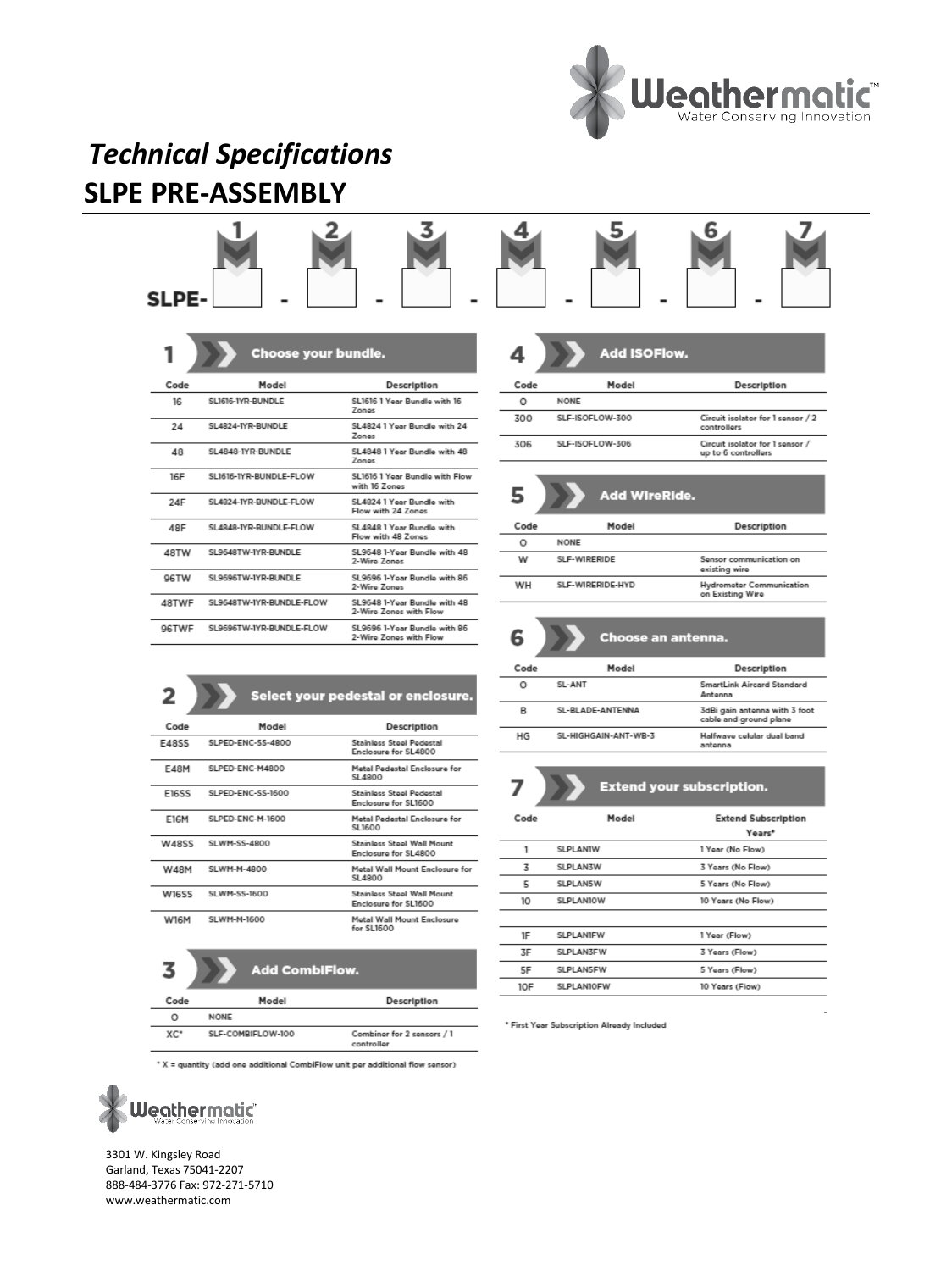

#### **SPECIFICATION**

SMARTLINK SLPE PRE-ASSEMBLED ENCLOSURE(S) shall be a pre-wired, preassembled and pre-tested assembly as manufactured and assembled by Weathermatic Sprinkler Division of Telsco Industries.

SLPE shall include the mounting and wiring of the SmartLine controller, SmartLink Aircard and all system control components. Control system operation shall be tested and approved for installation. All terminal strips shall be prelabeled.

The SLPE shall be available in 16, 24, 48 conventional wired station counts and 16, 24, 48, and 96 two-wire station counts and include flow sensor options for SLF-CombiFlow, SLF-IsoFlow, and SLF-WireRide devices.

WARRANTY: The SLPE Pre-Assembled Enclosure shall have a manufacturer's limited warranty of two (2) years

SLPED-ENC METAL/STAINLESS STEEL ENCLOSURES shall be model SLPED-ENC-SS/M-1600 or SLPED-ENC-SS/M-4800 as manufactured by Weathermatic Sprinkler Division of Telsco Industries.

CONSTRUCTION: Enclosures shall be fabricated from 16-gauge stainless steel or powder-coated metal. Enclosures shall be NEMA type 3R rated weather-resistant with filtered louvers for cross-ventilation. A removable door shall be mounted to the front of the cabinet and include a cam style keylock to restrict access to the cabinet.

SLPED-ENC-SS/M-1600 Enclosure shall measure 13 ¼" wide x 44 ¼" high x 6 ¼" deep.

SLPED-ENC-SS/M-4800 Enclosure shall measure 19 ½" wide x 44 ¼" high x 7 ¾" deep.



3301 W. Kingsley Road Garland, Texas 75041-2207 888-484-3776 Fax: 972-271-5710 www.weathermatic.com

SMARTLINK BUNDLE(S) shall be SmartLine controller, SLW5 weather station, SL-Aircard, and annual subscription and extended warranty pre-packaged by Weathermatic Sprinkler Division of Telsco Industries.

SmartLink Bundles shall be available in multiple station count, flow, and control wire configurations.

CONTROLLER(S) shall be model SL1600, SL1624, SL4800, or SL9600TW as manufactured by Weathermatic Sprinkler Division of Telsco Industries. Controller(s) shall be a four (4) program, stand-alone controllers capable of operating up to 16, 24, 48, or 96 remote control valves. Controller(s) shall be compatible with SLW series weather station for fully automatic adjustment of seasonal irrigation schedules.

OPERATION: Controller(s) may be programmed to operate with either user supplied station run times or automatically calculated station run times based on SLW weather station data, sprinkler type, plant type, soil type and slope. Automatic water conservation shall be available using either twelve programmable monthly seasonal percentage adjustments or automatic ET based adjustments based on SLW series weather station real-time, on-site climate data. The user may select to move between timed station mode or ET mode without loss of programming information. Each program shall have eight independent start times, calendar schedules, watering budgets, and cycles for varying sprinkler types and soil percolation rates. Controller shall have a user-selectable cycle and soak feature, by program, and fully automatic cycle and soak based on sprinkler precipitation rates, soil type and slope for reduction of run-off. The controller shall be capable of storing a user-created default program which may be retrieved at a later date to replace any overrides or adjustments to scheduled operation. Controller shall have a standard pump start or master valve output which shall be programmable to operate on demand from any selected controller station. A programmable pump start/master valve delay shall be included in the pump circuit. years

AIRCARD(S) shall be SL-AIRCARD as manufactured by Weathermatic Sprinkler Division of Telsco Industries. SL-AIRCARD shall be compatible with indoor and outdoor suitable modular weather based controllers, configurable in 4, 8, 12, 16, 20, 24, 36 and 48 stations through the addition of 4 or 12 station modules, and equipped with on-site weather monitors with adjustable rain sensors.

CONSTRUCTION: Connectivity to controllers shall be through a cellular Aircard via RJ-11 phone line connection in the controller. Aircard shall be weatherproof for indoor or outdoor mounting with antenna included; optional high gain antenna.

#### OPERATION:

- 1. SL-AIRCARD shall be internet based application with no software to be applied on internet appliance
- 2. Unlimited data, unlimited number of users, and unlimited sites with no training, long term contracts or software required.
- 3. SL-AIRCARD shall allow all controller programming functions to be accomplished through the manufacturers Web interface.
- 4. Internet appliance can be a desktop computer, laptop computer, computer tablet and/or a smart phone with internet capability
- 5. Communication from the internet appliance to the controller will consist of a compound network utilizing cellular machine-tomachine data connections. 6.
- 7. SL-AIRCARD shall enable remote control operation through any mobile smart phone, computer tablet, or other mobile internet appliance.

SL-AIRCARD shall be activated through an online subscription. User shall have options as to number of years for activated subscription

Subscription shall include optional extended warranty to include coverage to the control system for lightning, theft, and physical damage for the length of service.